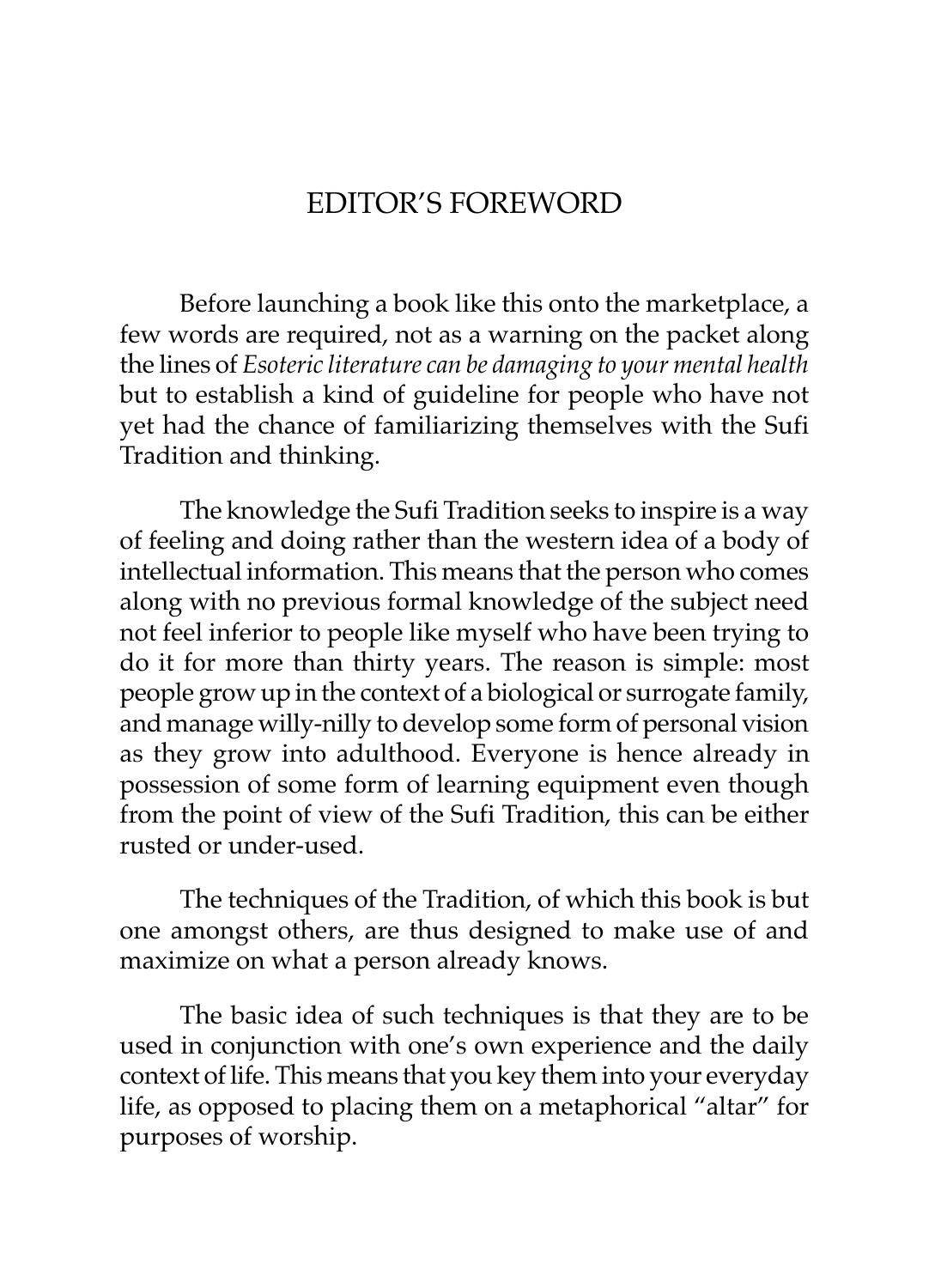Why it is considered necessary for a teacher to supervise such an activity is that people who start off in anything they have not done before will always be somewhat disoriented. After a while they may not be quite so lost but they can still pursue one possibility or avenue of research to the detriment of another, which leads to an unbalanced apprehension of real phenomena. It is the presence of a teacher, whose job is to monitor the learner's work, that enables less time to be wasted in a possibly fruitless quest.

 To a certain extent, one can consider that this apprenticeship is similar in nature to that of a manual craft. My father was a teacher of itaglio printmaking, and he was sorry when, from the fifties onward, the black ink used on the plates began to be sold pre-mixed with linseed oil. In the old days, one had to grind the ink from dry cakes and mix it into the oil using a grinding-stone on a piece of plate glass. Getting a properly smooth texture of ink was not an easy thing to do, and most apprentices would have to grind the ink for a long time (a process known in French as "broyer du noir") before being allowed to even begin using it themselves on the copper or zinc plate.

When I asked him whether the ready-mixed ink was not as good as the other, he replied "Oh no, the ink itself is fine. It's the relationship with the ink that has changed for the worse."

I don't think it is stretching the imagination too far to say that this book should be considered as one might consider that dry cake of ink, a basic component to a great deal of work to come. There is no label on the side of the ink-cake telling you how to turn it into a beautiful image: the image must come from oneself. The burin won't make a line by itself, but the conscious hand can learn to use that burin. Or, as Omar Ali-Shah repeats over and over again, knowledge must be usable to exist.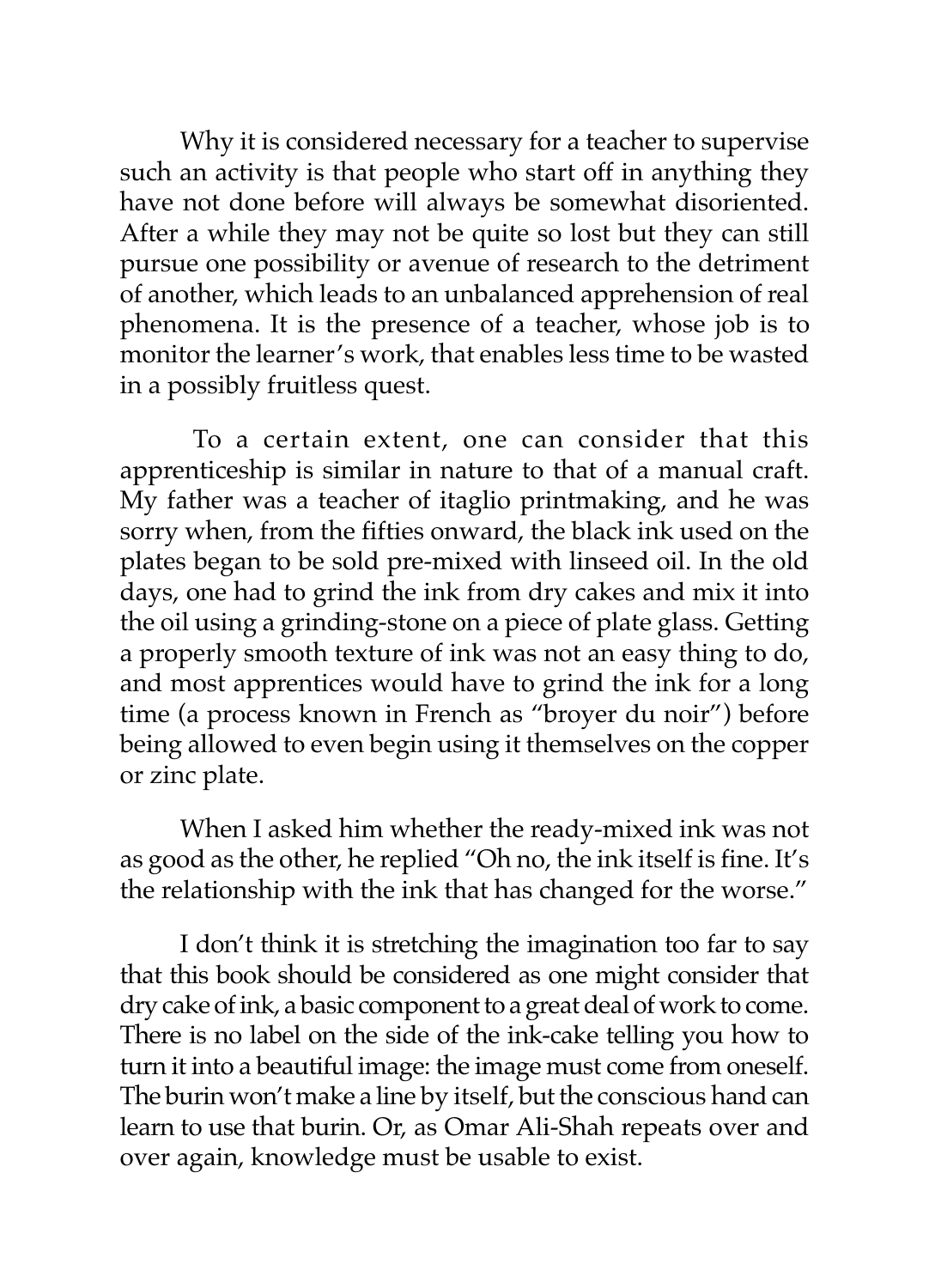There can therefore be no possibility of using this book as a sort of formulaic cookbook for esoteric wisdom. Nevertheless, the possibilities of use to which this book or that ink can be put are infinite, so that there is no point in becoming discouraged. One finds one's own way.

If one treats this book with the respect and attention it deserves, it can help almost anybody, so long as they key it into their overall life context without becoming obsessive over details, because that is when the consciousness becomes inflexible. One has to bring the whole of one's own life to bear on the concepts contained in the book, and it is only from this point on that the concepts themselves will acquire some meaning. If one tries to reduce this book to some kind of "how to" manual, this type of thinking will, of itself, render it useless.

A word on the framework of thought within which this is all taking place. To quote Omar Ali-Shah in his preface to *Sufism for Today*:

> *The Sufi Tradition is not a religion, nor is it a cult. It is a philosophy of life, and its purpose is to offer to man a practical path to enable him to achieve a measure of higher consciousness, and through this elevated consciousness, to be able to understand his relationship with the Supreme Being...*

> *This philosophy has been handed down throughout the ages. It has retained the ancient quality and has guarded its ancient secrets so that it may be available, unchanged and untarnished, to those who seek deeper wisdom through deeper consciousness.*

This is therefore the frame within which the present book must be considered. If you believe that such a thing is possible, read on, or take this book to the check-out counter and take it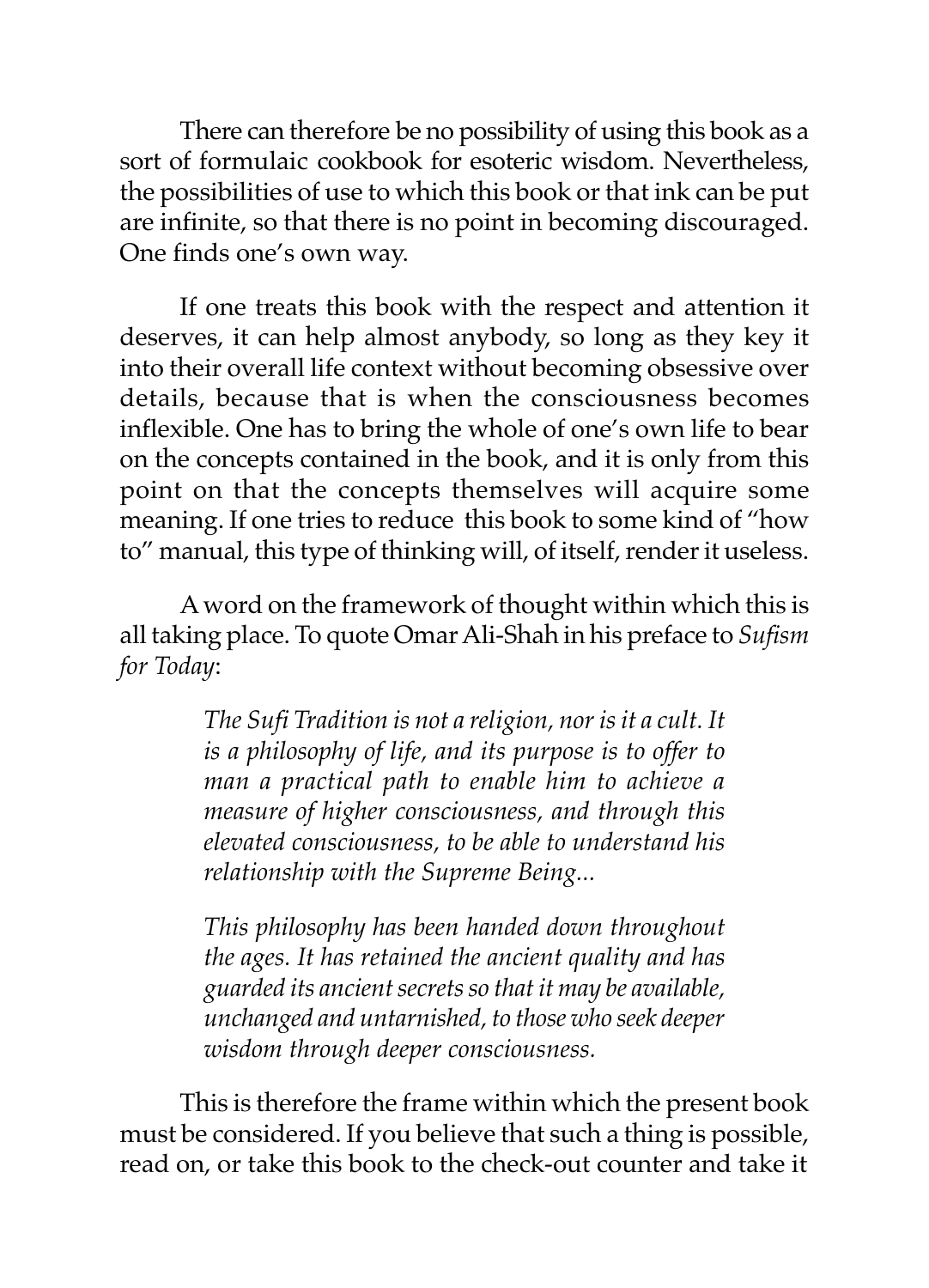home with you. If you don't believe that such a thing is possible, don't waste your time: put this book back on the shelf of the bookstore and go to the movies.

The *Rules or Secrets* are instruments to this general end, no more and no less. When used for lesser ends, they will at worst turn against oneself, or at best become totally useless. The intention with which one uses these techniques will very precisely define the level at which they can work—in other words it can be all or nothing. They are in no sense threatening, but one should just remember that one is handling powerful instruments. Those of us who have some experience of the Tradition know that the acquisition of inner weight makes our mistakes heavier as well.

The rules in this form were in fact laid out many years ago, in the sixteenth century. The first eight of these rules are said to have been drafted by Sheikh Kwaja Abd al-Khaliq Ghujawani who is buried in Ghujawan on the road between Bokhara and Samarkand, and the last three by Bahaudin Naqshband, founder of the Naqshbandi Order of Dervishes, whose recently restored shrine is also near Bokhara.

As Omar Ali-Shah explains in one of the chapters, the word "secret" in the Tradition implies less something which is confidential than something which is of an intimate nature. It is therefore more useful here to consider secret as being of the nature of intimate, something which addresses itself to the most secret part of the self. If one allows them in, this is the area where the rules can develop and flower, and it is in fact the only place where they can grow. If one tries to use them in any other way, say for impressing people with one's knowledge or for establishing domination over others, they will dissolve, or worse still, turn against one.

The various concepts expressed through these rules are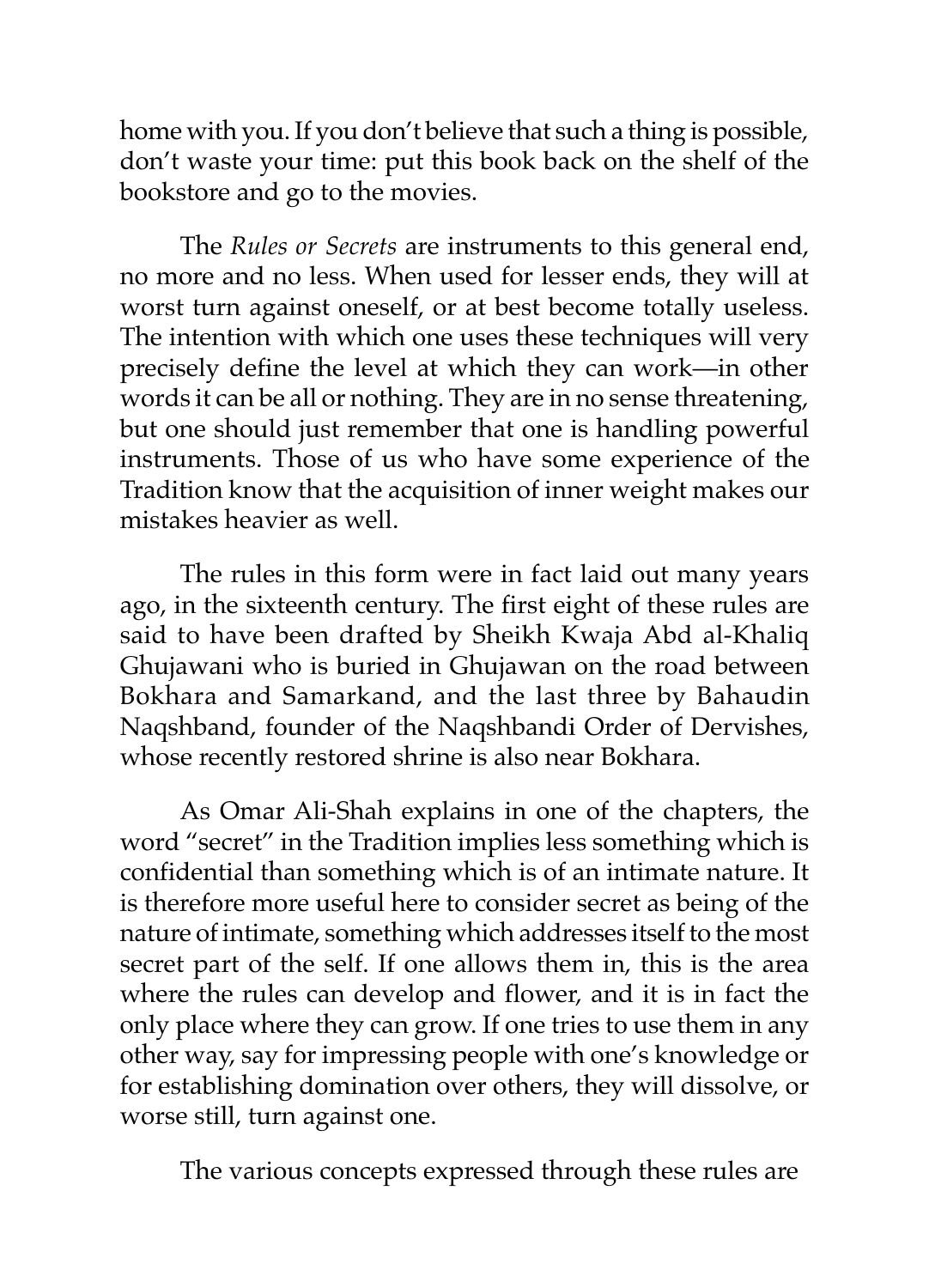almost infinite in their possible and varied applications, which is why Omar Ali-Shah does not reduce this flexibility of application by giving many precise examples. As he says, if one prescribed a recipe-like usage, such as "use *alone in a crowd* when you're in the subway during rush hour" one runs the risk of limiting its usage to the subway. The possible situations in which one might use this and other concepts are so varied that people trying to develop themselves by using this technique could conceivably have their horizons narrowed by too many suggested applications.

 For this reason, if anybody feels that what is stated in this book appears to be vague, it is because Omar Ali-Shah is subtle enough to realize that there has to be enough room left over for the reader to be able apply his or her own options and experiences to these concepts. He is addressing himself to the feel of the rules' use, rather than to the passing personal situations and events one uses them on.

Comparing notes or talking over how one applies them with someone else can be useful, but when this is done outside of a context where people have a similar intention, distortions usually develop. There is a certain narrow efficiency in dogmatism, and people can go off on this kind of tack, dragging others with them. This is one of the reasons why the supervision of a teacher is considered necessary in the Sufi Tradition, which tends to play down the importance of so-called "powerful personalities."

One of the most important things a teacher does in the Sufi Tradition is to judge when something—if anything—is required. You don't get stripes for length of service, but after a while you do get a bit more sense of how long things take, call it a feel for pattern. We are talking here of decades, not of hours and minutes. Yet some important things do happen quickly,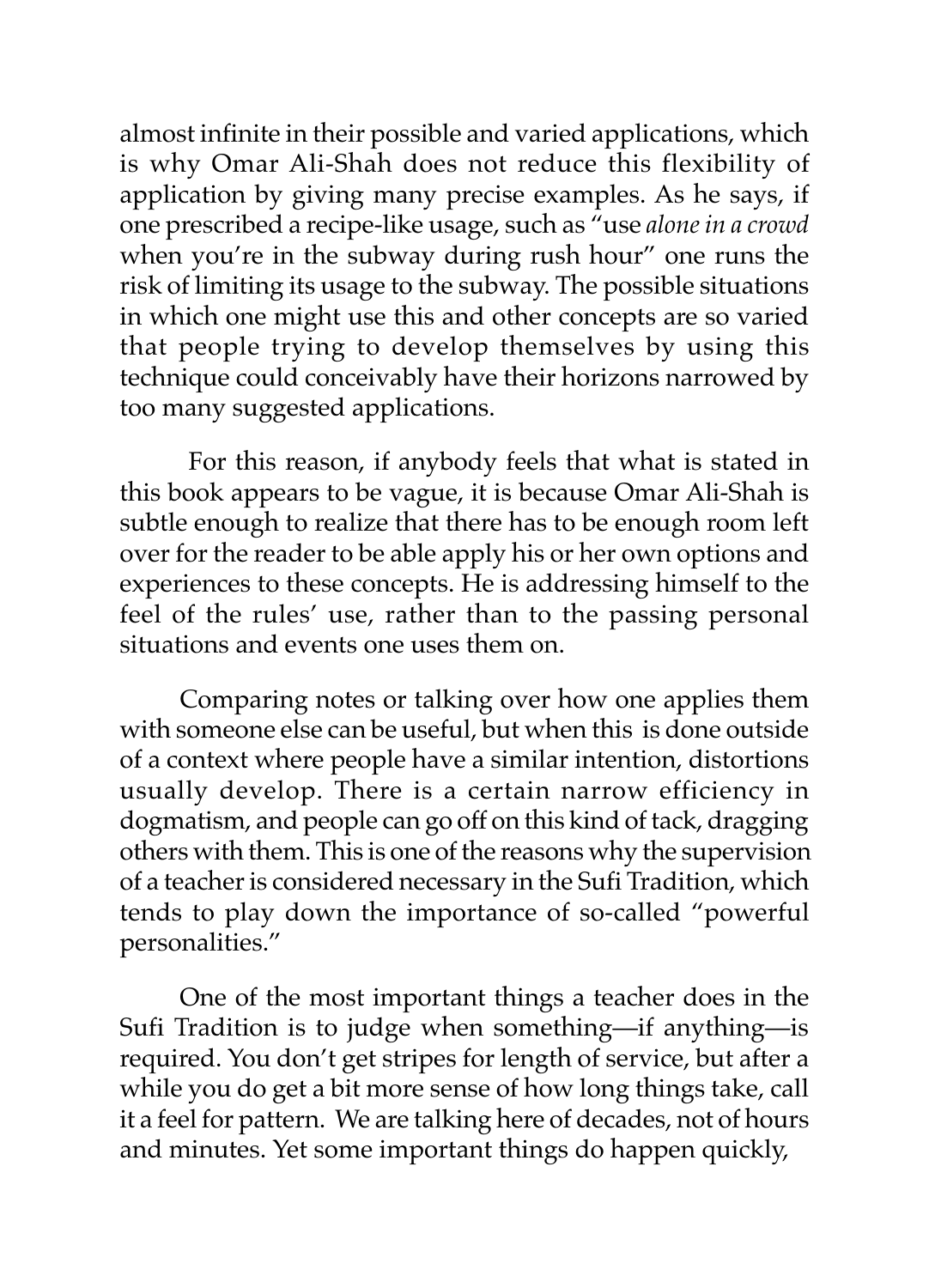which makes it impossible to generalize.

A few words on the way Omar Ali-Shah works with his people may be in order here, since there is much fantasizing about gurus and teachers from the mysterious East, and anyone reading this book becomes *de facto* his pupil, insofar as these talks were all delivered to his students over the past fifteen years.

He does not invade his pupil's lives, create dependency or use systematically shocking tactics to achieve his (and their) ends, although he is capable of doing so. All family ties and relationships are to be respected and built on, recourse to all artificial stimulants discouraged. He uses the normal timeframe within which we live, which means that progress will often take longer than one would have hoped, and a shock or a provocation will be held in reserve for exceptional cases, for instance when a pupil is falling into a rut of some years' duration. A Sufi teacher doesn't walk into a room with his 'guns blazing' unless there is some teaching point to the operation, but he still has to keep it in reserve as an option if nothing less is adequate for the situation.

 The notion of time and appropriateness to the situation is paramount, as well as the 'keying in' factor. One can say that, generally speaking, people have a tendency to be impatient, and western education feeds this tendency by promoting the illusion that you 'know' a subject when you have assimilated a certain amount of basic information about it. In the *Fihi ma Fihi*, Rumi likens a man who says "I understand" to a person who has just filled a skin bottle with sea water, and who then holds it up saying: "This is the sea."

This tendency also means that people won't consider they have learnt something unless it has taken a very heightened or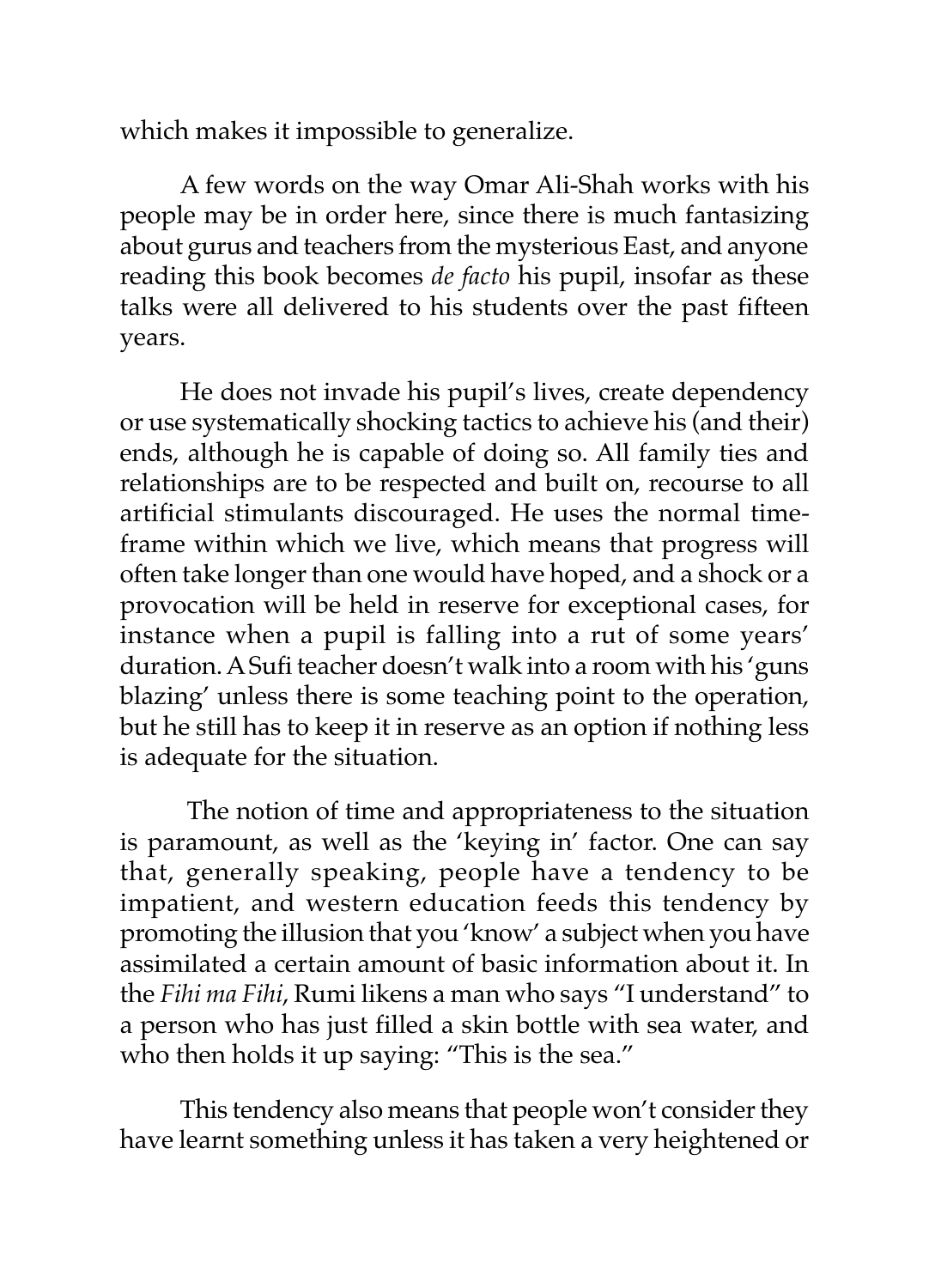dramatic form. In other books Omar Ali-Shah has pointed out how people get drawn towards cathartic-type experiences where they are torn apart, the better, 'so the assumption goes, to be rebuilt again afterwards.' Certain therapists and many false teachers batten onto this kind of attraction by working in terms of conflict rather than towards harmony, and there is a certain pattern in the western world, where people have been naive about this kind of abuse, in which this kind of thing has been used as a technique.

My own short observation of Idries Shah and longer observation of Omar Ali-Shah as teachers, leads me to think that they do arrange things, but within a certain limitation. They are highly respectful of the pupil's own rhythm of assimilation over time. Omar Ali-Shah works through small groupings of people, but there is no trace of the high-pressure and moneygrubbing tactics one associates with "cult" situations.

It should not be forgotten however, that the discipline required from a teacher who really does respect the capacity and rhythm of his pupil, and who carefully works with and around it, is of an exceptional nature. Working this way requires immense patience. This patience can be learnt from a teacher, but not quickly, insofar as this discipline within an overall flexibility takes a long time to assimilate.

If one can develop something analogous to this kind of patience towards oneself, it will help one to make powerful use of this book. The key to this book's use is familiarization: the closer one gets to these concepts, the more one can apply them to the various inner and outer circumstances in our lives.

The more one does this, and the more transparent one makes oneself to these concepts, the more these developmental modules can then work through us; almost—but not quite—in spite of ourselves.